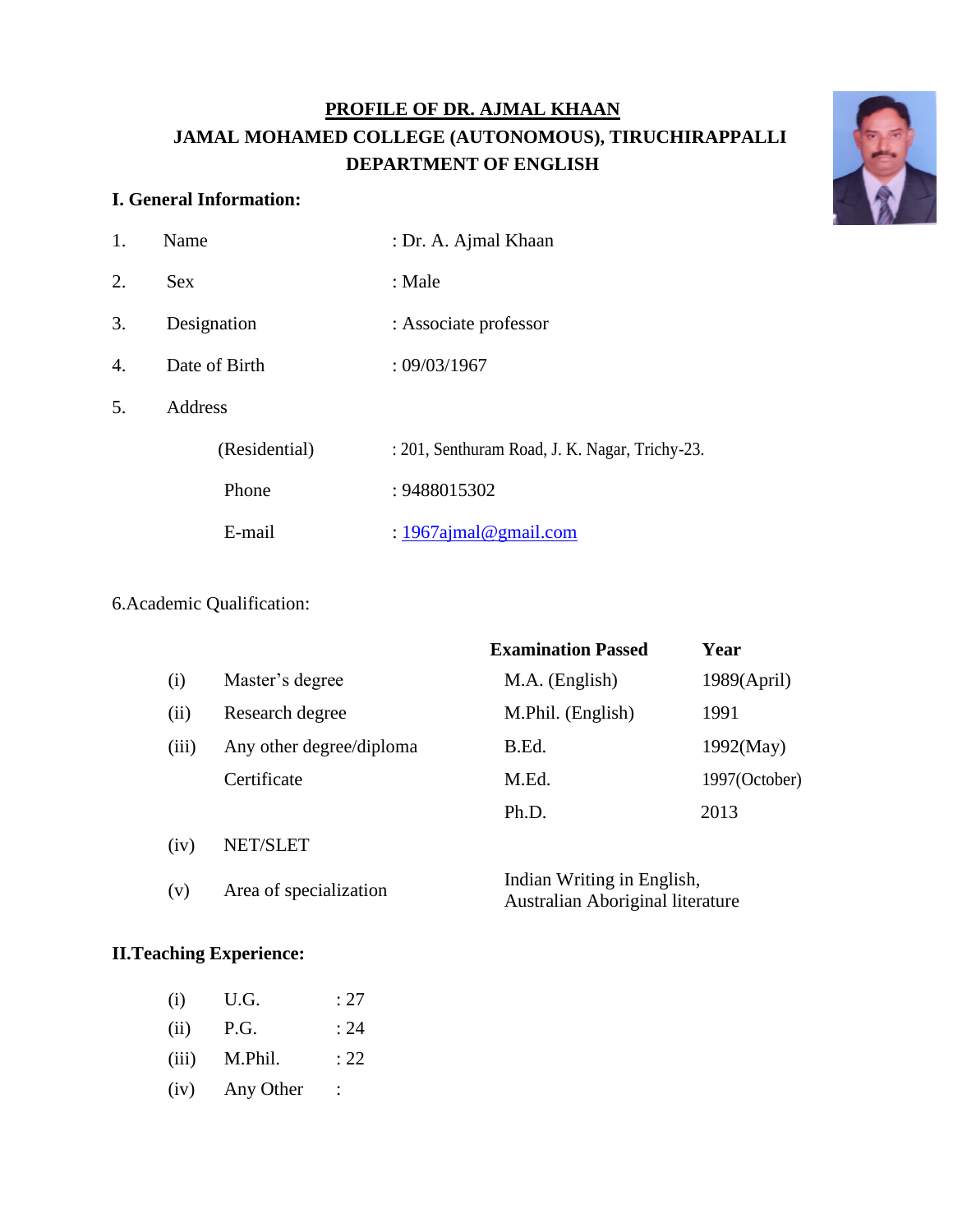# **III. Research Guidance**

| SI.<br>No. | <b>No. of Candidates</b>            |         |                  |                 |
|------------|-------------------------------------|---------|------------------|-----------------|
|            |                                     | Awarded | <b>Submitted</b> | <b>Pursuing</b> |
| ı.         | Ph.D.                               |         |                  |                 |
| 1.         | M.Phil. up to<br>Academic Year 2021 | 60      |                  |                 |

## **IV.Research Projects: (Minor Research Projects)**

| S.No. | <b>Title of the Project</b>                               | Name of the<br>FundingAgency | Amount<br>inRs. | <b>Direction</b> | <b>Completed</b> |
|-------|-----------------------------------------------------------|------------------------------|-----------------|------------------|------------------|
|       | Multicultural Perspectives in<br>Meena Alexander's Works. | UGC                          | 30,000          |                  | 2007             |

# **V. Details of Monographs, Chapter in Books Edited:**

| S. No. | Name of the<br><b>Faculty</b> | Title of the<br><b>Book</b> /<br>Monograph                                     | <b>Chapters Written</b>                                                                                                   | <b>Publisher</b> | <b>ISBN</b><br>/ISSN |
|--------|-------------------------------|--------------------------------------------------------------------------------|---------------------------------------------------------------------------------------------------------------------------|------------------|----------------------|
| 1.     | Dr. A. Ajmal Khaan            | Changing<br>Trends in ELT                                                      | Modern Pedagogical<br><b>Strategies of Learning</b><br><b>English with Special</b><br>Reference to<br>Humanistic Approach |                  |                      |
| 2.     | Dr. A. Ajmal Khaan            | Marginalized<br>Writings:<br>Resistance and<br>Retaliation of<br>the Voiceless | Resistance and<br>Retaliation of the<br>Voiceless: Bama's<br>Sangathi.                                                    |                  | 978-93-<br>81992-21  |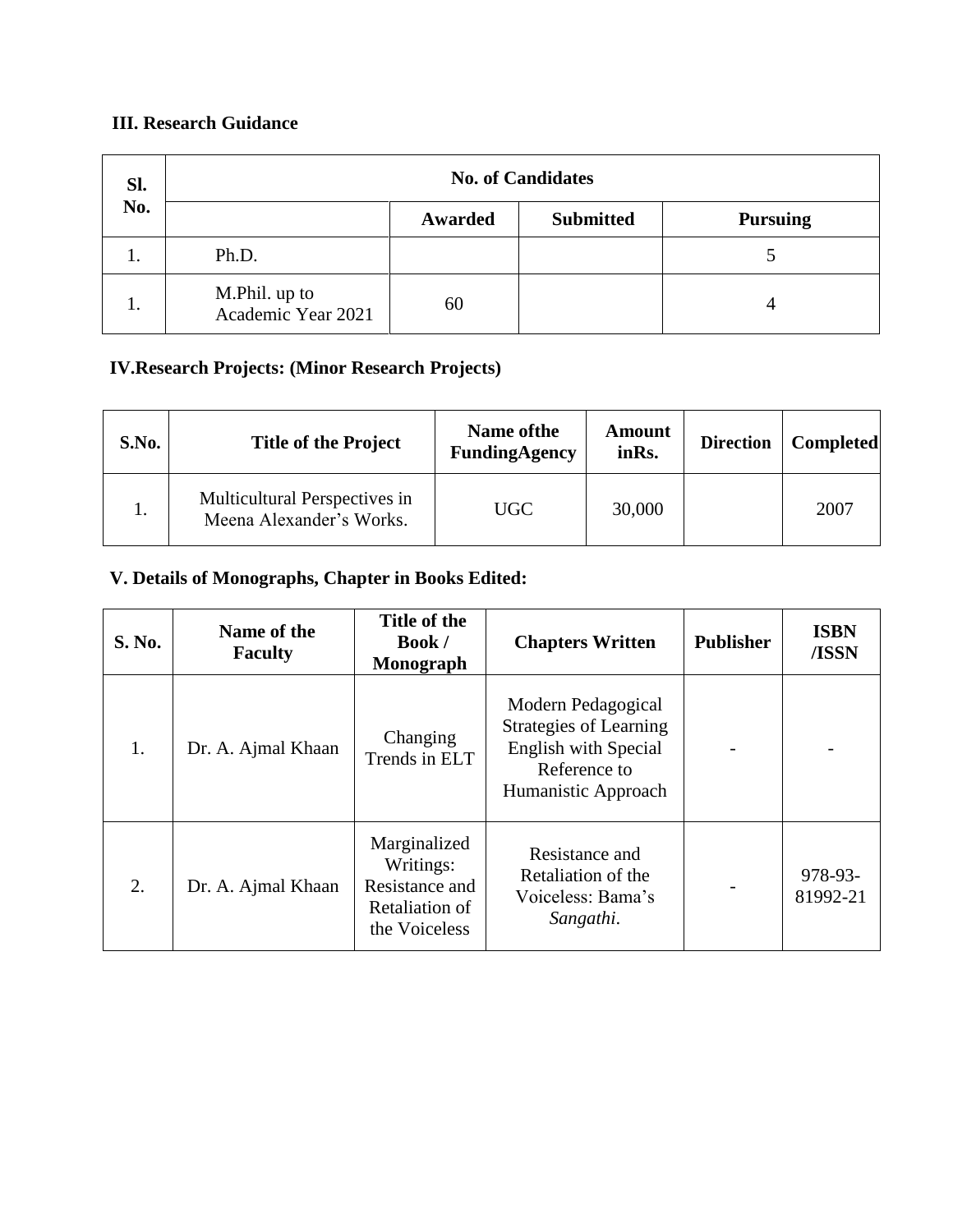### **IMPROVEMENT OF PROFESSIONAL COMPETENCE:**

#### **Refresher / Orientation Courses Attended:**

- 1. Attended the Orientation Course at The Academic Staff College, Bharathidasan University, Trichy, from  $20^{th}$  May 2000 to  $16^{th}$  June. 2000.
- 2. Attended the RefresherCourse in English at The Academic Staff College, Bharathidasan University, Trichy, from 9<sup>th</sup> April 2002 to 30<sup>th</sup> April 2002.
- 3. Attended theRefresher Course in English at The Academic Staff College, Bharathidasan University, Trichy, from  $11<sup>th</sup>$  July 2006 to 31<sup>st</sup> July 2006.
- 4. Attended the Refresher Course in English at The Academic Staff College, Bharathiyar University, Coimbatore, from  $20<sup>th</sup>$  January 2010 to 9<sup>th</sup> February 2010.
- 5. Conducted the Doctoral Committee Meeting atPeriyar EVR College, Tiruchirappallion 20<sup>th</sup> October 2016.
- 6. Conducted the Doctoral Committee Meeting atPeriyar EVR College, Tiruchirappalli on  $27<sup>th</sup>$  October 2016.
- 7. Conducted the Doctoral Committee meeting at VIT University on 10<sup>th</sup> August 2017.
- 8. Acted as member of the Doctoral Committee and External Examiner for Ph.D. synopsis submission and viva voce examination conducted in Sudharsan College of Arts and Science, Perumanadu, Pudukkottai Dist. on 18<sup>th</sup> April 2018.
- 9. Conducted viva voce examination as an External Examiner for M.Phil.project at Department of English, KandaswamiKandar's College, Velur, Namakkal on 22<sup>nd</sup>January 2019.
- 10. Acted as an External Examiner for the valuation of M.Phil.dissertation and viva voce for Periyar University Examinations 2019 held at Kailash Women's College, Salem on  $23<sup>rd</sup>$ January 2019.
- 11. Acted as member of the Doctoral Committee for the Ph.D. candidate Janice Sandra David at Vellore Institute of Technology, Vellore on 12<sup>th</sup>March 2019.
- 12. Acted as an External Examiner for the English, University Project viva voce examination at UrumuDhanalakshmi College, Tiruchirappalli held on 3<sup>rd</sup>April 2019.
- 13. Attended the Ph.D. Doctoral Committee meeting as an external member at Bharathidasan University, Trichy on 3rdApril 2019.
- 14. Conducted the Doctoral Committee meeting for Ph.D.atPeriyar EVR. College, Trichy on  $4<sup>th</sup>$ April 2019.
- 15. Conducted the viva voce examination as an External Examiner for II MA English at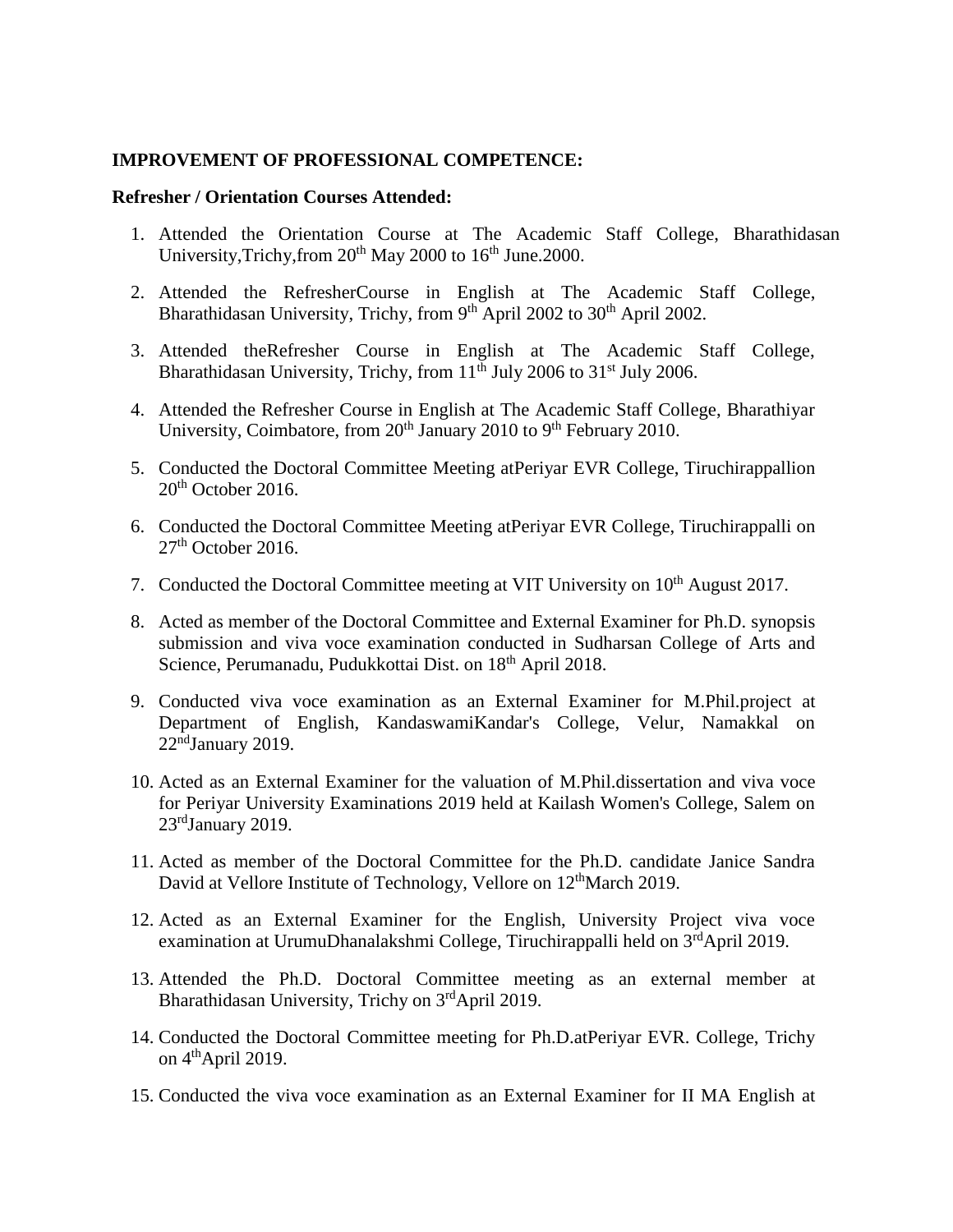Bharathidasan University Model College, Aranthangi, Pudukkottai Dist. on 8<sup>th</sup>April 2019.

- 16. Conducted viva voce examination as an External Examiner for II MA English (Aided) of National College Trichy on 10<sup>th</sup>April 2019.
- 17. Conducted viva voce examination as an External Examiner for II MA English at AVC College, Mayiladuthurai, Mannampandal on  $15<sup>th</sup>$  and  $16<sup>th</sup>$  April 2019.
- 18. Acted as member of the Doctoral Committee for the Ph.D. candidate Akthar Parveen, Sudharsan College of Arts and Science, Perumanadu, Pudukkottai on 11<sup>th</sup>May 2019
- 19. Acted as External Examiner for the Valuation of Project/M.Phil. Dissertation/Thesis for candidate U. SukailaSeerin at HajeeKaruthaRowtherHowdia College, Uthamapalayam, Theni Dist. held in September 2019.
- 20. Acted as an External Examiner for the valuation of Project/M.Phil. Dissertation/Thesis for candidate N. Vennila, HajeeKaruthaRowtherHowdia College, Uthamapalayam, Theni Dist. held in September 2019.
- 21. Acted as an External Examiner for the valuation of Project/M.Phil. Dissertation/Thesis for candidate M. Mathan, of HajeeKaruthaRowtherHowdia College, Uthamapalayam, Theni Dist. held in September 2019.
- 22. Acted as member of the Doctoral Committee for the Ph.D. candidate A. Vasanthi, Govt. Arts College, Karur on 10<sup>th</sup>January 2020
- 23. Conducted the public viva voce examination as External Examiner for the Ph.D. candidate R. Gayathri Devi, Govt. Arts College, Salem on 9<sup>th</sup>March 2020.
- 24. Conducted viva voce examination as External Examiner for II MA English (Aided/Unaided) of National College, Trichy on  $8<sup>th</sup>$ April 2020.
- 25. Conducted the public viva voce examination as External Examiner for the Ph.D. candidate N. Sangeetha, Govt. Arts College, Salem on 9<sup>th</sup>July 2020.
- 26. Acted as member of the Doctoral Committee and conducted the synopsis presentation of Ph.D. candidate M. Vasanth at Raja Serfoji Govt. College, Thanjavur on 25<sup>th</sup>August 2020.
- 27. Acted as member of the Doctoral Committee for the synopsis presentation of the Ph.D. candidate J. Samson, Bharathidasan University, Trichy on 23<sup>rd</sup>September 2020.
- 28. Conducted online viva voce examination as an External Examiner for II MA (English) of the Department of English, Bharathidasan University, Trichy on 29<sup>th</sup>September 2020.
- 29. Conducted interview for the posts of Non-teaching staff at AVVM Sri Pushpam College, Poondi, Thanjavur Dist. on 12<sup>th</sup> December 2020.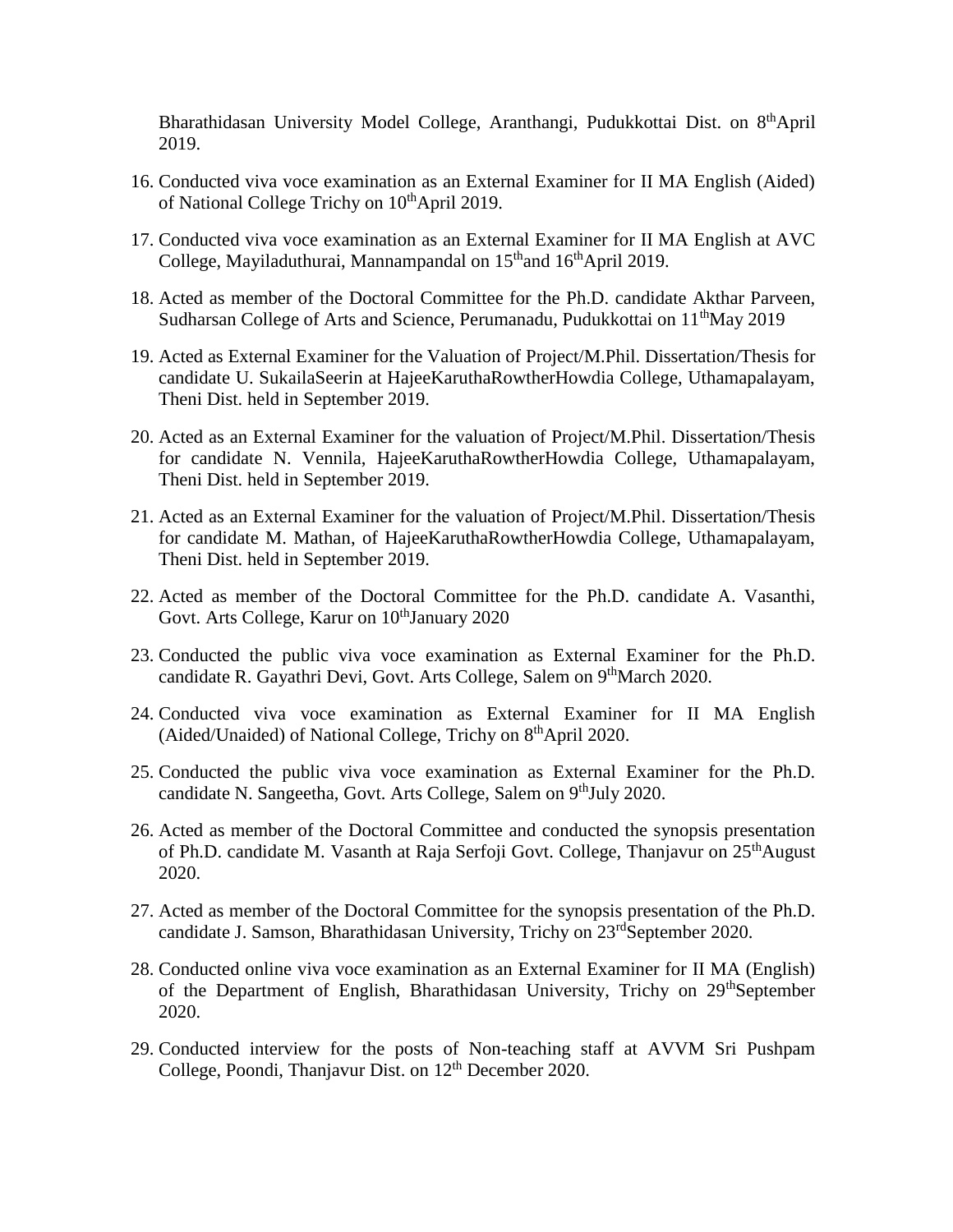## **Membership in Academic Body:**

## **(Board of studies in-Universities and Autonomous Colleges)**

- 1. Member of Board of Examiners in Madras University, Annamalai University, Bharathiyar University.
- 2. Member of Board of Studies in Jamal Mohamed College, Trichy.
- 3. Member of Academic Audit Committee in Jamal Mohamed College, Trichy.
- 4. Member of Board of Studies in HajeeKaruthaRowtherHowdia College, Uthamapalayam.
- 5. Member ofBoard of Studies B.A. English, in Sourashtra College, Madurai.
- 6. Member ofDoctoral Committee inPeriyarEVR College,Tiruchirappalli.
- 7. Member of Board of Studies Part-II English at Nehru Memorial College, Puthunampatti.
- 8. Member of State Integrated Board of Studies English UG and PG, Tamil Nadu State Council for Higher Education, Chennai.
- 9. Member of the Senate/Standing Committee on Academic Affairs, Bharathidasan University, Trichy.
- 10. Chairperson, Board of Studies English UG Bharathidasan University, Trichy from 1 July 2018.
- 11. Research Advisor for guiding research work of Ph.D. candidates in English from January 2020.
- 12. Life Member of Indian Red Cross Society No: IRCS|TDB|LM|5264115.

## **Participation:**

- 1. Participated in the National Seminar on "Canadian Studies, Gender Issues: Canada and India", organized by the Department of English, Jamal Mohamed College, Trichyon 27<sup>th</sup> March and 28<sup>th</sup> March 2003.
- 2. Participated in the In-service Teacher Development Workshop for the Teachers of English on "Teaching Translation Studies" organized by State Institute of English, Chennai from  $4<sup>th</sup>$  February 2004 to  $6<sup>th</sup>$  February 2004.
- 3. Participated in the "Multimedia Training Programme" from  $15<sup>th</sup>$  October 2004 to  $17<sup>th</sup>$ October 2004 conducted by TrichyCity Police.
- 4. Participated in the TANSCHEandUGCsponsoredthree-day Workshopon "Curriculum Development and Evaluation" organized by UGC –The Academic Staff College, Bharathidasan University, conducted by Jamal Mohamed College, Trichyfrom 2<sup>nd</sup> to 4 th March 2006.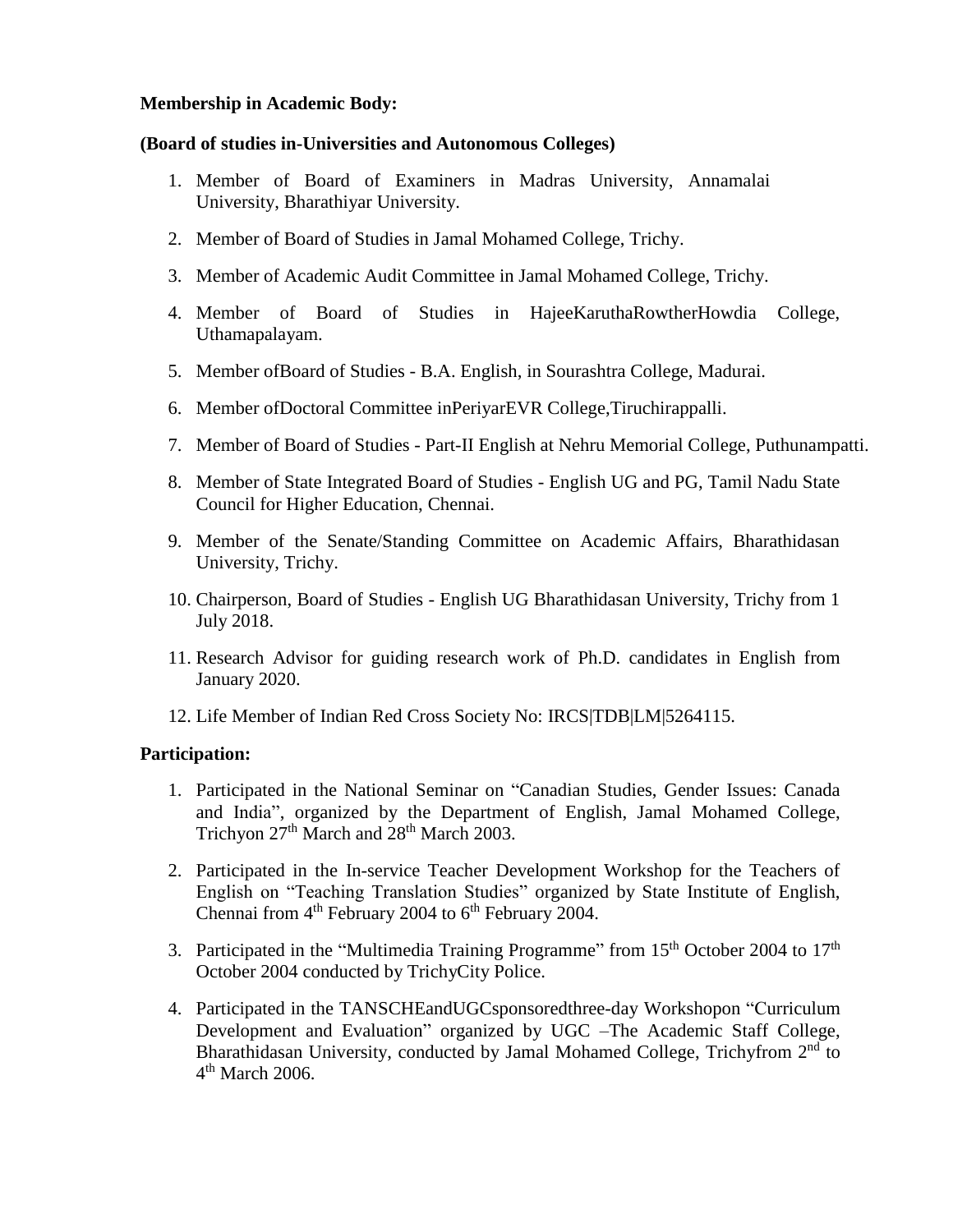- 5. Participated in the UGC sponsored State Level Seminar on "Human Values and Ethics in Literatures in English" conducted by Periyar EVR Collegeon  $13<sup>th</sup> \& 14<sup>th</sup>$  August 2007.
- 6. Participated in the two-day Workshop on "Access to e-Resources andDigitallibraryConsortium"conducted by Bharathidasan University in collaboration with INFLIBNET CENTRE, Ahmedabad on  $1<sup>st</sup>$  and  $2<sup>nd</sup>$  August 2008.
- 7. Participated in the National Conference on "English Language in India" conducted by Ebek Language Lab Pvt. Ltd, on  $19<sup>th</sup>$  and  $20<sup>th</sup>$  September 2008.
- 8. Participated in the National Seminar on "Translations of Classical Literary Works in English", sponsored by Central Institute of Classical Tamil, Chennai, organized by School ofEnglish and Other Foreign languages,Bharathidasan University,Trichy.
- 9. Participated in the one-dayNational Workshop on "Right to Educationfor Differently Abled persons inHigher Education" organized by IECD, BARD University, Trichy, and National Institute for Handicapped Regional center, Chennai, on 10<sup>th</sup>October 2011.
- 10. Participated in the UGC sponsored Workshop on "English curriculum & Testing Methodology"organized by The Academic Staff College, Bharathidasan University, Trichyfrom 13<sup>th</sup> December 2011 to 15<sup>th</sup> December 2011.
- 11. Participated in the Workshop on "Quality and Value Education" conducted by the Department of Library and Information Science and Department of Education CDE, Bharathidasan University, Trichyon 23<sup>rd</sup>to 25<sup>th</sup> April 2012.
- 12. Participated in the UGC sponsored State Level Seminar on Reformsat Jamal Mohamed College, Trichyon March 12, 2010.
- 13. Participated in the State level Seminar on "Gender Issues in Indian Writing in English", organized by the Department. of English, Jamal Mohamed College, Trichy on 20th February 2012.
- 14. Participated in the One Day State LevelWorkshop on "SoftSkills" organized by the Department of English, Jamal Mohamed College, Trichy on 29<sup>th</sup> February 2012.
- 15. Participated in the National Seminar on cum Panel Discussion on "Differently Abled Challenges and Opportunities in Higher Education" and Awareness Campaign on "Protection of the Rights of the Differently Abled" organised by Bharathidasan University and Jamal Mohamed College, Trichy on  $6<sup>th</sup>$  March 2012.
- 16. Participated in the one-day State Level Workshop on the "Importance of Soft Skills" organised by NSS of Jamal Mohamed College, Trichy on 26<sup>th</sup> February 2013.
- 17. Participated in the National Conference cum Workshop on "Analysing, Evaluating a Textbook and Current Thinking in Language Teaching - A Historical Perspective, held at the PG & Research Department of English, St. Joseph's College, Trichy " on 9<sup>th</sup> March 2013.
- 18. Participated in the one-day InternationalWorkshopon"InnovativeTechniquesinEnglishLanguage Teaching"organized by the PG & Research Department of English, Govt. Arts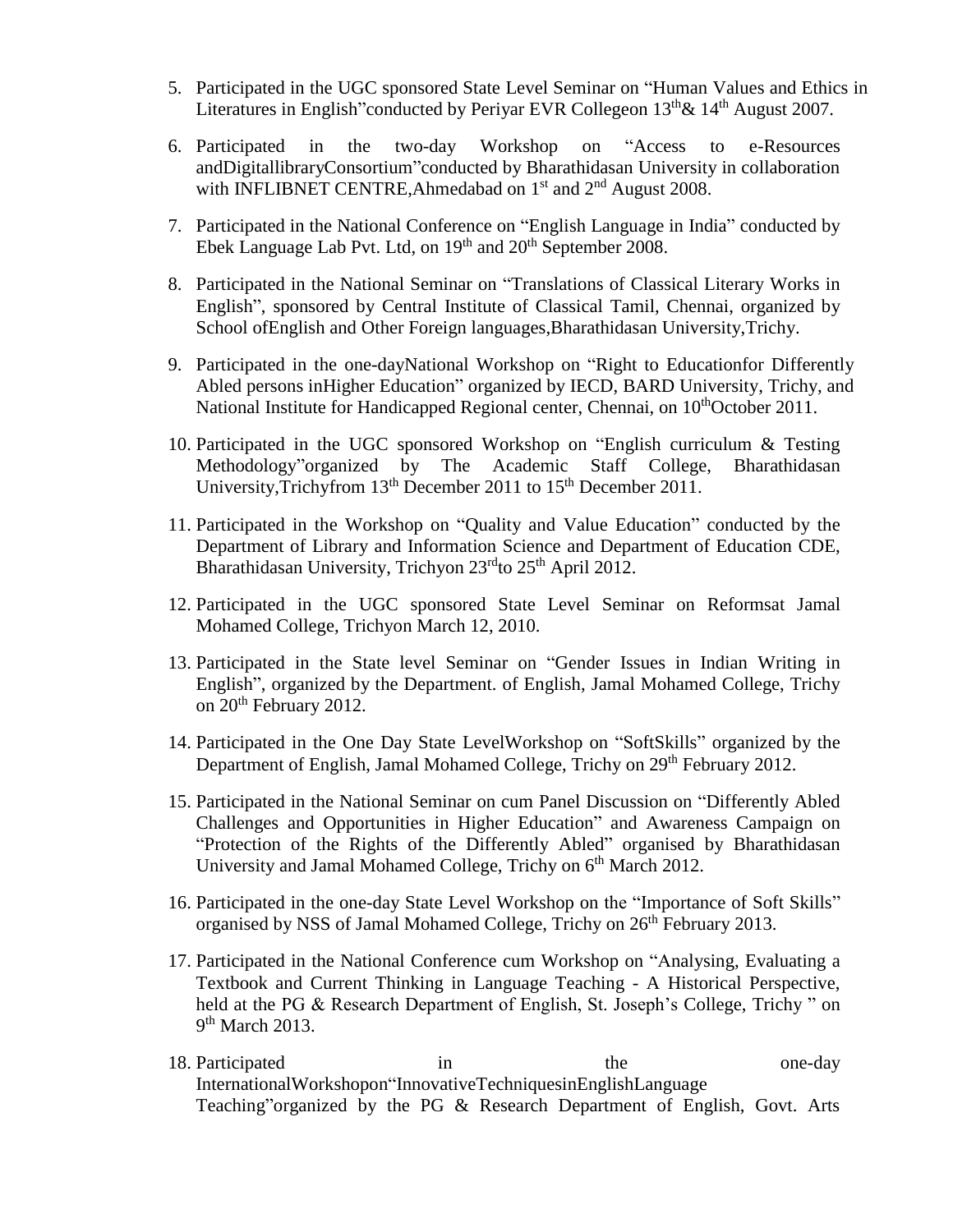College, Salem on 2<sup>nd</sup>January 2014.

- 19. Participated in the one-day National Seminar on "Cultural Contours in Contemporary English Literature" organizedby the PG & Research Department of English, Jamal Mohamed College, Trichy on 21<sup>st</sup> January 2013.
- 20. Participated in the one-day State level Workshop on "Recent Trends and Techniques in English Language Teaching" organized by the PG & Research Department of English, Jamal Mohamed College, Trichy on 26<sup>st</sup> February 2014.
- 21. Participated in the National Workshop on "Resources and Technologies for Scholarly Information, Bharathidasan University Libraryon  $12<sup>th</sup>$  August 2014.
- 22. Participated in the National Seminar on "Identities and Realities:Texts and Contexts in Post-Colonial Literatures by Displacement and Migration" organized by the PG & Research Department of English, Jamal Mohamed College, Trichy on 12<sup>th</sup> January 2016.
- 23. Participated in the Webinar on "Life Skills to Excel in Job Market", organized by the Department of Science and Humanities (English), K. Ramakrishnan College of Technology, Samayapuram, Trichy on 23<sup>rd</sup>April 2020.
- 24. Participated in the National Webinaron "Indian English Literature" organized by the Department of English, Shri Saraswati Vidya Prasarak Mandal's Smt. PadmabaiKapurchandji Kotecha MahilaMahavidyalaya, Bhusawal in collaboration with Akshara Multidisciplinary Research Journal on 24<sup>th</sup>May 2020.
- 25. Participated in the Webinar titled "Literature and Language: Are they Poles Apart?" conducted by the PG Department of English Language, NSS College, Pandalam, Kerala on 30<sup>th</sup>April 2020.
- 26. Participated in the hands-on Training Webinar "Teach Via Tech-TVT" conducted by the Departmrnt of Microbiology, Tiruppur Kumaran College for Women, Tirupur on  $10^{th}$ May 2020 and  $11^{th}$ May 2020.
- 27. Participated in the International Webinar on "Higher Education" conducted by Department of English Language, NallamuthuGounder Mahalingam College on 20thMay 2020.
- 28. Participated in the International Webinar on "Key Concepts of Post-Colonialism", organized by Department of English Literature, Kongu Arts and Science College Nanjanapuram, Erode on 21<sup>st</sup>May 2020.
- 29. Participated in the Webinar on "Literary Responses to Pandemic Disasters: An Overview", organized by the Department of English and Other Foreign Languages, SRM Institute of Science and Technology, Chennai on 21<sup>st</sup>May 2020.
- 30. Participated in the online Webinar on "How to Publish a Research Paper?" organized by PG& Research Dept. of Computer Science & Applications Ekanandha College of Arts and Science for Women, Tiruchengode, Namakkal Dist. on 22<sup>nd</sup>May 2020.
- 31. Participated in the Webinar on "How to Deal with Plagiarism" conducted by the PG&Research Department of Commerce & IQAC of Tiruppur Kumaran College for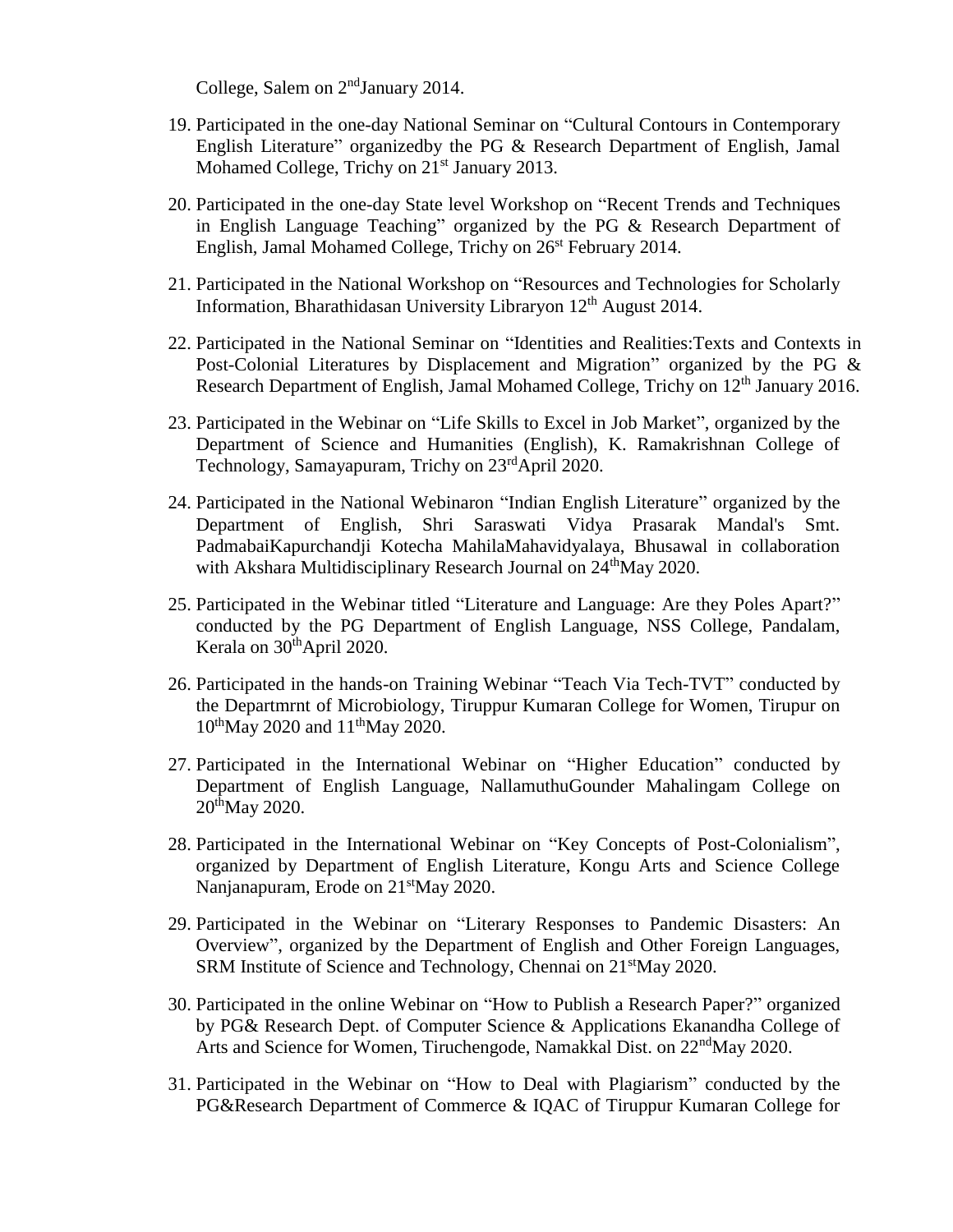Women, Tiruppur on 23<sup>rd</sup>May 2020.

- 32. Participated in the Webinar on "Truths and Facts About Covid-19" organized by the Dept. of Botany, Bon Secours College for Women, Thanjavur on 28<sup>th</sup>May 2020.
- 33. Participated in the National Webinar on "Enhancing Language and Literature" conducted by the PG Department of English Language, Thiagarajar College, Madurai on 29<sup>th</sup>May 2020.
- 34. Participated in the two-Day e-Faculty Development Program on "Virtual Teaching Learning MOODLE the Efficient Way" organized by the Faculty of Humanities and Science, Dr. M.G.R Educational and Research Institute, Adayalampattu Campus in association with The Institution of Engineers (India), Tiruvallur Local Centre on  $29<sup>th</sup>$ May 2020 and 30<sup>th</sup>May 2020.
- 35. Participated in the National Webinar on "Digital Humanities" organized by Trimurti ShikshanSanstha'a, Smt. VimalbhaiUttamrao Patil Arts and Late Dr. Bhaskar Sadashiv Desale Science College, Sakri Dist. Dhule, Internal Quality Assurance Cell & Department of English in Collaboration with EdFly on  $30<sup>th</sup>$ May 2020.
- 36. Participated in the Webinar on "Happiness" conducted by Knowledge Business School, Salem on  $31<sup>st</sup>$ May 2020.
- 37. Participated in the Webinar on "Research Ethics and Methodology" organized by the Department of English, G.T.N Arts College, Dindigul on 1<sup>st</sup>June 2020.
- 38. Participated in the two days National Webinar on "21st Century Teaching and the Global Scale of English" organized by the Department of English, Immaculate College for Women, Viriyur from 1<sup>st</sup>June 2020 to 2<sup>nd</sup> June 2020.
- 39. Participated in the online Webinar on "How to be Successful as a Professor?" hosted by the Department of Science and Humanities, AVC College of Engineering, Mannampandal, Mayiladuthuraion  $2<sup>nd</sup>June 2020$ .
- 40. Participated in the online Webinar on "Restaging the Rehearsal A Glimpse into Drama" on 5<sup>th</sup>and 6<sup>th</sup>June 2020.
- 41. Participated in the National Level Live Faculty Development Programme (Webinar) on "Future of Examinations: Bloom's Taxonomy and Multiple Assessment Tools" conducted by GTN Arts College, Dindigul on  $8<sup>th</sup>$  June 2020.
- 42. Participated in the National Webinar on "NAAC Reaccreditation Process During Post Covid-19 Scenario" organized by the Internal Quality Assurance Cell, Yadava College, Maduraion  $10^{th}$ November 2020.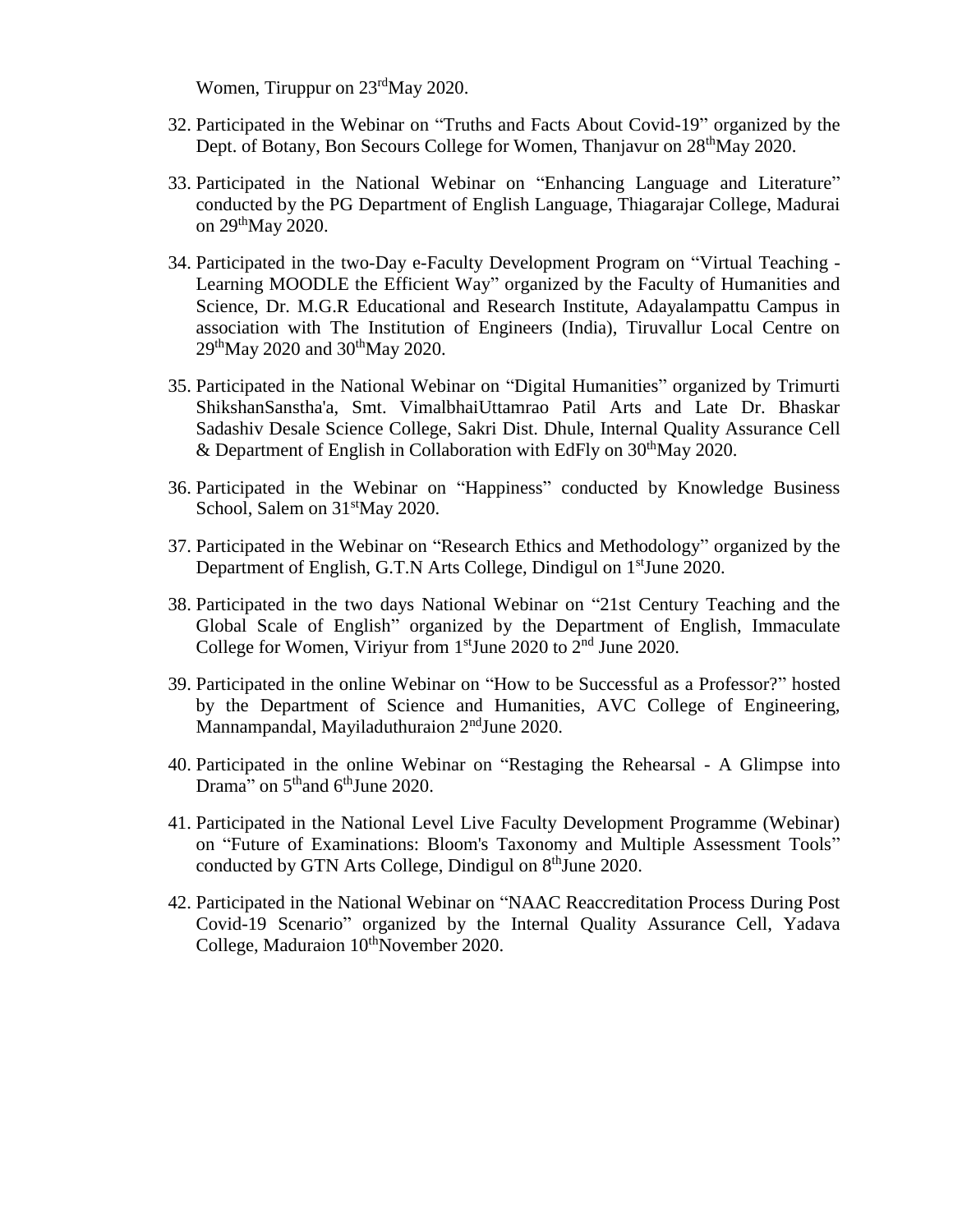## **Papers Presented in Conferences / Seminars:**

- 1. Presented a paper in a UGC sponsored State Level Workshop on "Curriculum Development and Education" from  $2<sup>nd</sup>$  March to  $4<sup>th</sup>$  March 2006.
- 2. Presented a paper in the two-day State Level Seminar on "Students Support and Progression in Enhancing the Quality in Higher Education"at HajeeKaruthaRowtherHowdia College, Uthamapalayamon 26<sup>th</sup>September 2006. **Title:**"Performance of Students in Other Activity and its Impact on Student's Progression".
- 3. Presented a paper in theUGC sponsored State Level Seminar on "Human Rights and Values in Education" organized by H. S. Shah College of Commerce, Modasa, Gujaraton 7<sup>th</sup> March 2007.
- 4. Presented a paper in the TANSCHE sponsored one-dayState Level Seminar on "Indian Writing in English", at Research Department of English, H.H. The Rajah's College, Pudukkottai on 8<sup>th</sup> April 2009. **Title:**"Psyche of Indian Women in SethuRamaswamy's *Bridge at Ten, Mother at Fifteen*"
- 5. Presented a paper in the UGC sponsored one-dayState Level Seminar on "Examination Reforms in Teaching of English", organized by the PG & Research Department of English, H.H. The Rajah's College, Pudukkottai on 18<sup>th</sup> February 2011 **Title:**"The Examination Reforms".
- 6. Presented a paper in theUGC sponsored National Seminar on "Diasporic Indian Literature in English Comparing Nations and Cultures" organized by the PG& Research Department of English, Sourashtra college, Madurai on 16<sup>th</sup> February 2013. **Title:**"Jasmine - A Woman Diasporic"
- 7. Presented a paper in theUGC sponsored National Seminar on"Indian English Fiction of the New Millennium" organized by Faculty of English and Foreign languages, Gandhigram Rural Deemed University on  $11<sup>th</sup>$  and  $12<sup>th</sup>$  February 2013. **Title**: "Tara, An Immigrant Psyche".
- 8. Presented a paper in theone-day International Level Conference on "Literatures of the East and West in Translations" organized by the PG& Research Department of English, H.H. The Rajah's College, Pudukkottai. **Title:**"Space, the Much-Contested Site: A Study of Select Plays of Tagore, Karnad and Soyinka".
- 9. Presented a paper in theone-dayNationalconferenceon"EmergingTrendsinNewEnglish Literatures"organized by the Department of English, AVS College of Arts and Science, Salem on 24<sup>th</sup> August 2013. **Title:**"Jasmine and Bama (Western verses Eastern) – An Odyssey".
- 10. Presented a paper in thetwo-day International Conference "Trends in Modern Literature East and West", organized by the Department of English and Foreign Languages, Alagappa University, Karaikudi on  $4<sup>th</sup>$ and  $5<sup>th</sup>$ January 2011.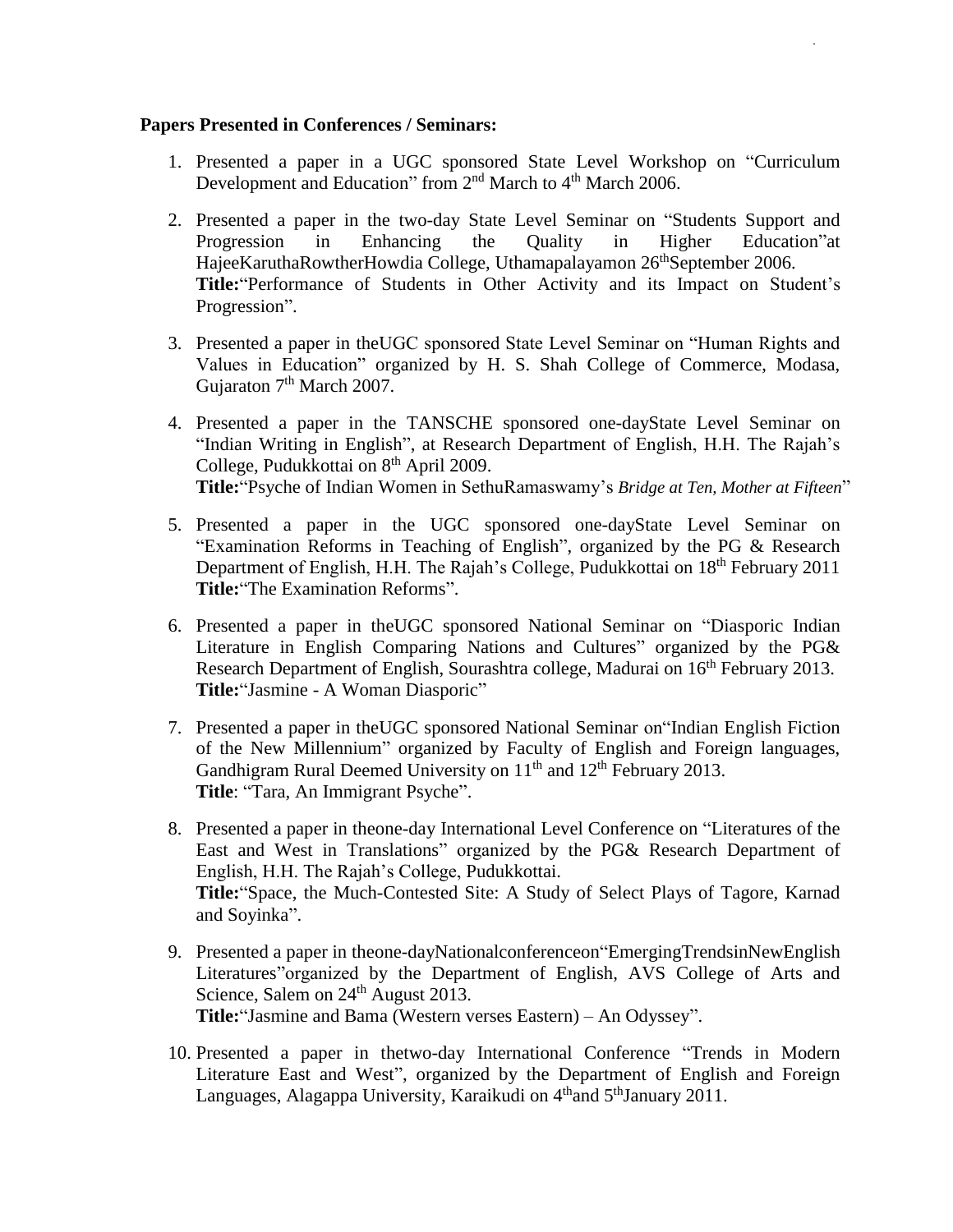**Title:**"East West encounter in Select Novels ofBharathi Mukherjee".

11. Presented a paper in theUGC sponsored one-day International Conference on "Humanistic Approach in Modern Literature in English" organized by the PG  $\&$ Research Department of English, Rajah SerfojiGovernmenttCollege Thanjavuron 21<sup>st</sup>March 2013.

**Title:"**From Calcutta to Connecticut: The Story of a Psychotic Wife"

- 12. Presented a paper in thetwo-day UGC Sponsored National Seminar on "Tapestries of Expatriate Writings" organized bythe PG& Research Department of English, Periyar EVR college, Trichyon  $21<sup>st</sup>$  and  $22<sup>nd</sup>$  August 2014. **Title:**"Tara a Diasporic Woman"
- 13. Presented a paper in thetwo-day UGC sponsored national conference on "Feminist Voices in Post-Colonial Common Wealth Literature" on to 11th September 2014 organized by the PG& Research Department of English AVVM Sri Pushpam College Poondi, Thanjavur.

**Title:**"Vices of the Voiceless: The Diasporic and the Subaltern Jasmine and Bama"

- 14. Presented a paper in theone-day UG Funded International Conference on "Contextualizing Cultural Heritage in Literatures" organized by the PG& Research Department of English,Govt. Arts College (A), Salem on 30 January 2015. **Title:**"Creation Myth - Mystique in Australian Aboriginal Stories".
- 15. Presented a Paper in the National Level Seminar on "Transformative Generative Grammar by Pedagogical Skills" at National College, Trichy on 6<sup>th</sup>and 8<sup>th</sup> August 2015.
- 16. Presented a Paper in the National Level Seminar on "Dalit Literature: Resistance and Retaliation" at Annamalai University on  $27<sup>th</sup>$  and  $29<sup>th</sup>$  July 2015. **Title:** "Resistance and Retaliation of the Voiceless: Bama's *Sangathi*"
- 17. Presented a Paper in the International Conference on "Changing Trends in ELT" atHajeeKaruthaRowtherHowdia College on 14<sup>th</sup> August 2015. **Title:** "Modern Pedagogical Strategies of Learning English with Special Reference to Humanistic Approach"
- 18. Presented a paper in the National Level Webinar on "Shakespeare Today" conducted by AVVM Sri Pushpam College, Panndi, Thanjavur Dist. on 17 October 2020. **Title:**"Feminism in Shakespeare's Plays"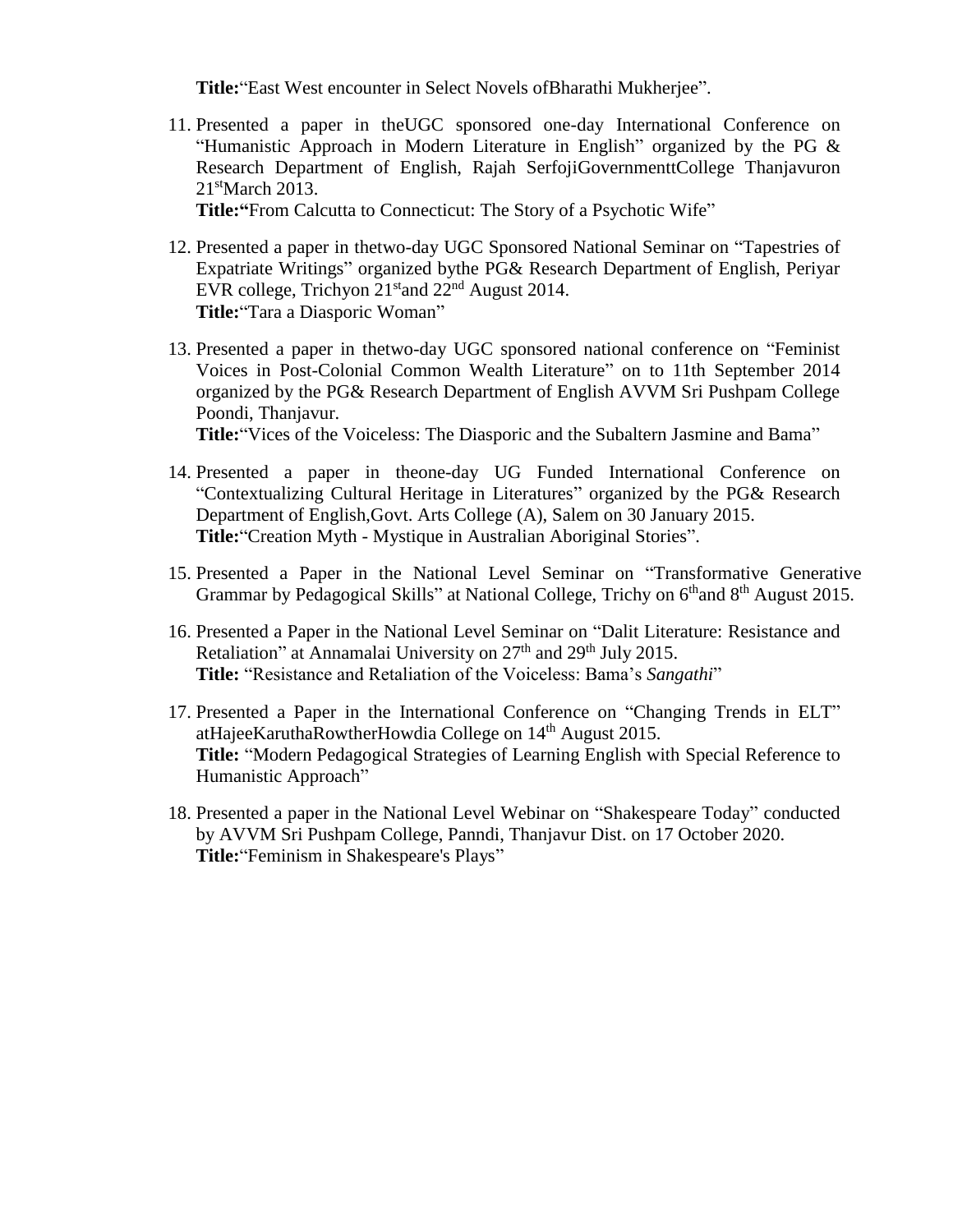## **Publications:**

- 1. Literary Findings ISSN: 2278-2311*Narrative Pattern in BharathiMukherji*Vol-1 Issue-1 Pg.no: 119-125.Published on June 2013.
- 2. Seminar on "Imagery in the Selected Poems of Nissim Ezekiel" at Alagappa University,Karaikkudi.
- 3. Voices in the Wilderness Vol-3 ISBN: 978-81-908015-6-0 *From Calcutta To Connecticut-The Story of a Psychotic Wife*. Published on 21st March 2013.
- 4. TulasiVol-2 ISSN NO: 2347-2650 *Voices of The Voiceless: The Diasporic and The Subaltern: Jasmine and Bama.* Published on October 2014.
- 5. International Research Journal of Humanities, Engineering & Pharmaceutical Sciences (An International Registered Reserch Journal) Vol-02, IMPACT FACTOR: 2.889 p-ISSN: 2249-2569, e-2320-2955. *Creation Myth- Mystique in Australian Aborginal Stories.* Published on January 2015.
- 6. Research Explorer An International Journal, Vol-5 ISSN: 2250-1940. *Jasmine- An Icon of Diaspora.* Published on February 2016.
- 7. Research Sources for Literary Resources, 83-85. *Performance of Students in Other Activities and its Impact on Student's, Progression.*
- 8. IJAEMA JOURNAL (The International Journal of Analytical and Experimental Modal Analysis), UGC-CARE Approved Group-A Journal, ISO: 7021 - 2008, ISSN NO: 0886-9367, Volume XI, Issue VIII. "Quest for Self-Identity in Shashi Despande's*The Dark Holds No Terror* and *That Long Silence*." Published on August 2019.
- 9. Infokara Research, Volume B, Issue 9. "Post-Colonial Narrative Techniques in Chetan Bhagat's *Five Point Someone*." Published on September 2019.

#### **Publicationsmade in International Conferences:**

- 1. "Space: TheMuch-Contested Site: A Study of Select Plays of Tagore, Karnadand Soyinka" Literatures of the East and West in Translations438-443, JaitechPublications in edition July 2013, ISBN No: 978-93-80624-65-5.
- 2. "From Calcutta to Connecticut the Story of a Psychotic Wife" Vol III voices in the Wildness 21 march 2013, Page. No: 1258-1266. ISBN:978-81-908015-6-0.
- 3. "Creation Myth-Mystique in Australian Aboriginal Stories", International Research Journal of Humanities, Engineering & Pharmaceutical Sciences Vol-II / January 2015, Page. No10-12, e-ISSN: 2320-2955 / P-2249-2569, e-ISSN: 2320-2955, ISBN:978-81-909047-9-7.

#### **Publications made in National Level Conferences:**

1. "Voices of Voiceless: The Diasporic and The Subaltern: Jasmine and Bama" TULASI - An Inter disciplinary Research Bi - Annual Journal. Vol. II October 2014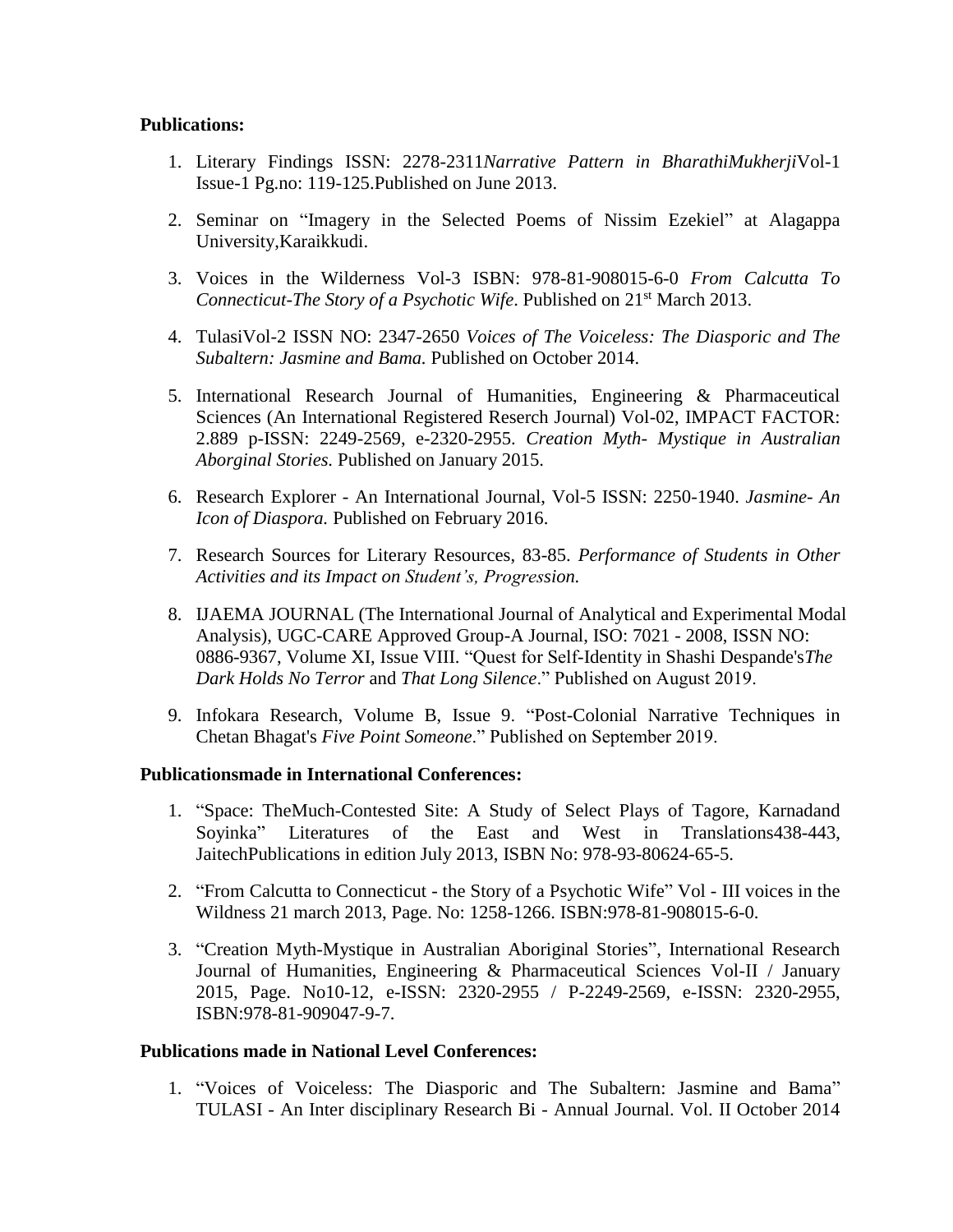Page No. 126-130 ISSN No: 2347 – 2650.

- 2. "Tara: A Diasporic Woman"-Tapestries Expatriate Writings Critical Essays on Diaspora & Culture. ISBN No. 9788.19421744, PavaiPathipagam Madurai, August 2014.
- 3. "Narrative Pattern in Bharati Mukherjee"- Literary Findings. Vol-I, ISSUE-1 PageNo.119-125, journal. Jan 2013. ISSN: 2278-2311.

## **Special Lectures:**

- 1. Delivered a Special Lecture on "Gender Issues" on 17<sup>th</sup> March 2011, at Department of English, Govt. Arts College, Trichy.
- 2. Delivered a Special Lecture on "Research Methodology in Criticism" at Mother Teresa University for Women,Kodaikannal.
- 3. Delivered a Special Lecture on "Diaspora and Criticism" at Khadir Mohideen College on  $12<sup>th</sup>$  April 16.
- 4. Gave a special lecture on Post-Modernism at Sourashtra College, Madurai on 6<sup>th</sup>February 2017.
- 5. Delivered a special lecture on Racism in the two-Day National Workshop on Post-Independence Nationalistic Fiction Reading at National College, Trichy on  $17<sup>th</sup>$ February 17.
- 6. Gave a special Lecture on Twentieth Century Literature atUrumuDhanalakshmiCollege, Trichy.

## **Acted as Resource Persons / Chair Persons:**

- 1. Chaired a Technical session in the UGC sponsored State Level Seminar on "Human Values and Ethics in Literatures in English"conducted by Periyar EVR College, Trichy on  $13<sup>th</sup>$  and  $14<sup>th</sup>$  August 2007.
- 2. Acted as Chairperson for paper presentation event in National Conference on "Pedagogical Skills" at National College, Trichy on 18<sup>th</sup>August 2015.
- 3. Acted as Chairperson for paper presentation event in National Conference on "Dalit Literature Resistance and Retaliation" at Annamalai University, 27<sup>th</sup>- 29<sup>th</sup> July2015.
- 4. Acted as Chairperson for paper presentation event in International Seminar on "Changing Trends ELT" at HajeeKaruthaRowtherHowdia College, on 14<sup>th</sup> August 2015.
- 5. Acted as a Resource Person for "Soft Skills" at Government College for Women, Pudukottai, on 14<sup>th</sup> September 2015.
- 6. Acted as a Resource Person for "Bridge Course in English" at Saratha College for Women, on  $10^{th}$  to  $13^{th}$  July 2015.
- 7. Chaired a session in an International Conference on "Globalization, Women Empowerment and Education" at Vivekananda College, Tiruchengode on6<sup>th</sup> and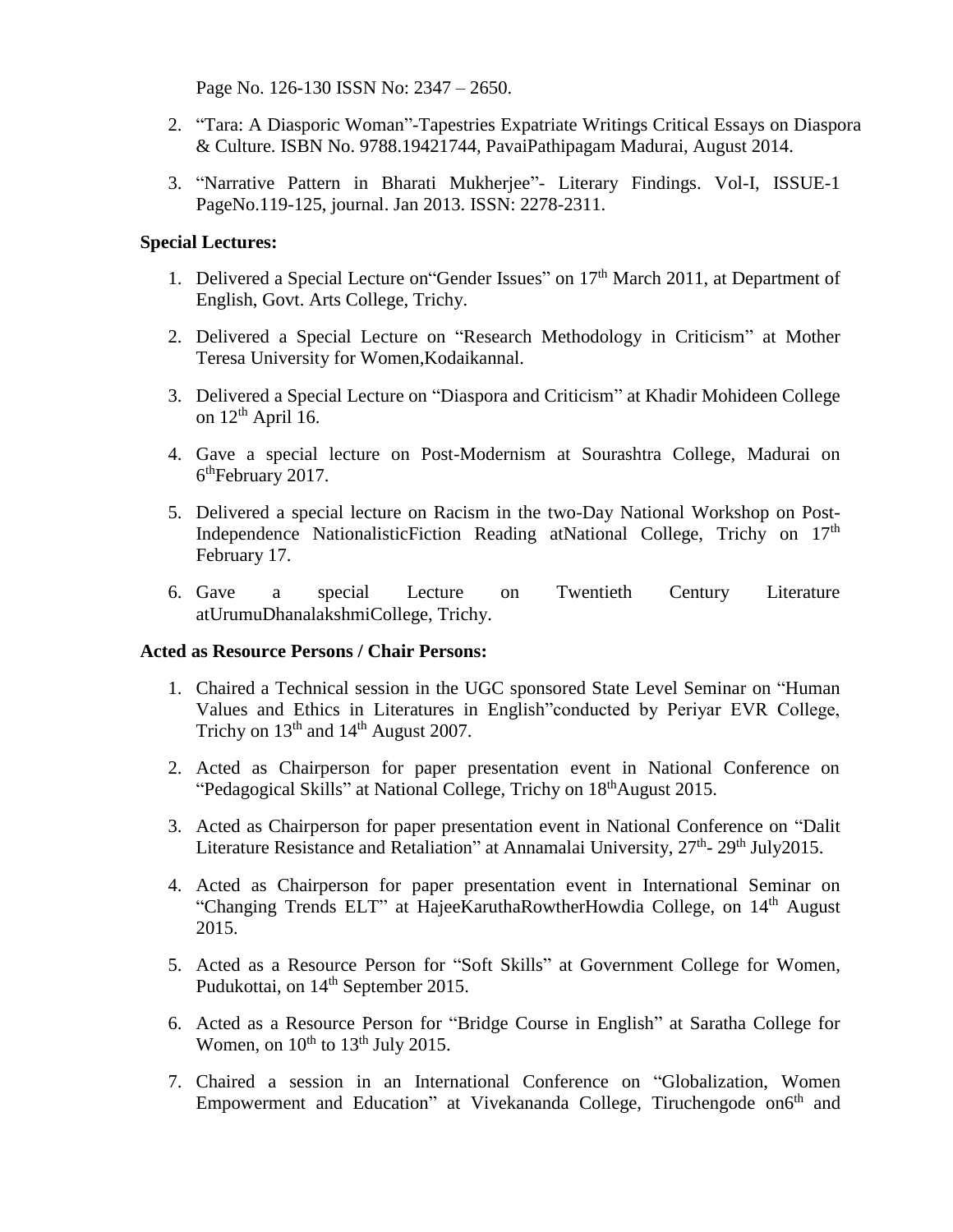7<sup>th</sup>March 2017.

- 8. Acted as a Resource Person for "Post-Independence National Fiction Reading" at National College, Trichy on  $16<sup>th</sup>$  and  $17<sup>th</sup>$  February 2017.
- 9. Chaired a session for anInternational Seminar at U.D. College, Trichy held on  $24<sup>th</sup>$ February 2017.
- 10. Acted as Resource Person and delivered Keynote Address in the International Seminar on "Emerging Paradigms in English Language Teaching and Literature" organized by the Department of English, HajeeHajeeKaruthaRowtherHowdia College, Uthamapalayam, Theni Dist. on 9<sup>th</sup>January 2018.
- 11. Acted as member of the Inspection Commission for the grant of permanent affiliation for B. A. English course in Sir Isaac Newton College of Arts and Science, Nagapattinam(1<sup>st</sup>October 2018).
- 12. Acted as Subject Expert of English and Member of the Inspection Commission for the grant of provisional affiliation at Bon Secours Arts and Science College for Women, Mannargudi and attended meeting as Subject Expert on 6<sup>th</sup>October 2018.
- 13. Acted as University Representative of Nehru Memorial College, Puthanampatti, for Board of Studies for Part-II English and attended Board of Studies Meeting on 8<sup>th</sup>November 2018.
- 14. Acted as member of Inspection Commission for the grant of permanent affiliation for B. A. English course in Kongu College of Arts and Science, Karur and attended meeting as Subject Expert on 25<sup>th</sup>January 2019.
- 15. Acted as Subject Expert of English and member of the Inspection Committee for granting affiliation to Sri Amaraavati College of Arts and Science, Velliyani, Karur on  $11<sup>th</sup>$ April 2019
- 16. Acted as Subject Expert for the B.A. English new course inspection at SRM Trichy Arts and Science College, Inrungalur, Trichy on 18<sup>th</sup>May 2019.
- 17. Acted as member of the Inspection Commission for the grant of permanent affiliation for B. A. English course at Meenakshi Chandrasekaran College of Arts and Science, Karambayam, Pattukkottai on 3rdOctober 2019.
- 18. Acted as member of the Board of Studies B.A. English at Sourashtra College, Madurai and attended meeting for revision of curriculum of the UG Programme B.A. English on  $18^{\text{th}}$ March 2020
- 19. Acted as member of the Inspection Committee for granting affiliation of new courses at Krishna College of Arts and Science, Karur Dist. on 21thJuly 2020.
- 20. Acted as Subject Expert of English and member of the Inspection Commission for the grant of provisional affiliation at Indra Ganesan College of Arts and Science, Trichy on 30thSeptember 2020.
- 21. Acted as member of the Inspection Commission and Subject Expert (English) for the